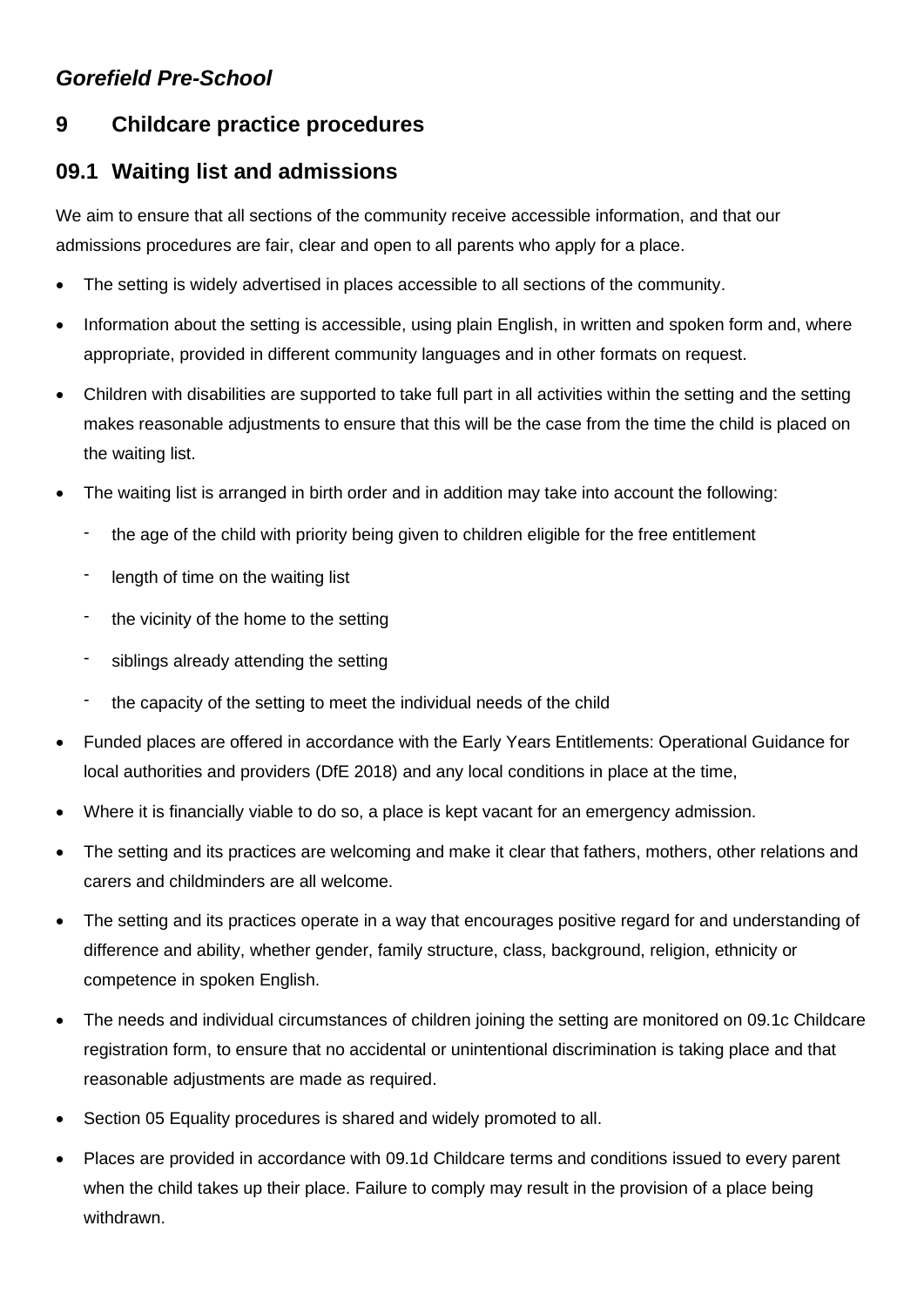#### **Admissions**

- Once a childcare place has been offered the relevant paperwork is completed by the setting manager or deputy before the child starts and filed on the child's personal file. Forms completed include:
	- 07.1a Privacy notice explains what personal data we collect, why we collect it, how we use it, the control parent/carers have over their personal data and the procedures we have in place to protect it.
	- 09.1d Childcare terms and conditions govern the basis by which we provide childcare.
	- 09.1c Childcare registration form contains personal information about the child and family that must be completed in full prior to the child commencing.

## **Children with SEND**

- The manager must seek to determine an accurate assessment of a child's needs at registration. If the child's needs cannot be met from within the setting's core budget, then an application for SEN inclusion funding must be made immediately.
- Children with identified SEND must be offered a place when one becomes available as with any other child. However, the start date for children with more complex SEND will be determined by the preparations made to ensure the child's safety, well-being and accessibility in the setting. If a child's needs determine that adjustments need to be made, the manager must outline a realistic timeframe for completion, detailing the nature of adjustments e.g. risk assessment, staff training, health care plan and all other adjustments required. The child's safety at all times is paramount.
- At the time of registration, the manager must check to see if a child's family is in receipt of Disability Living Allowance**,** if so, the manager must ask for evidence to enable them to claim the Disability Access Fund directly from the local authority. If the family is eligible but not in receipt of the allowance, the setting manager will support the family in their application. More information can be found at [www.gov.uk/disability-living-allowance-children/how-to-claim.](http://www.gov.uk/disability-living-allowance-children/how-to-claim)
- Preparation for admitting a child with SEND must be made in a reasonable amount of time and any delay in the child starting is scrutinised by the setting manager to avoid discrimination and negative impact on the child and family. During a preparation period the family and relevant agencies and the local authority must be regularly updated on the progress of the preparations.

## **Safeguarding/child protection**

If information is provided by the parents that a child who is starting at the setting is currently, or has had involvement with social care, the designated person will contact the agency to seek further clarification.

Parents are advised on how to access the setting's policies and procedures.

## **Further guidance**